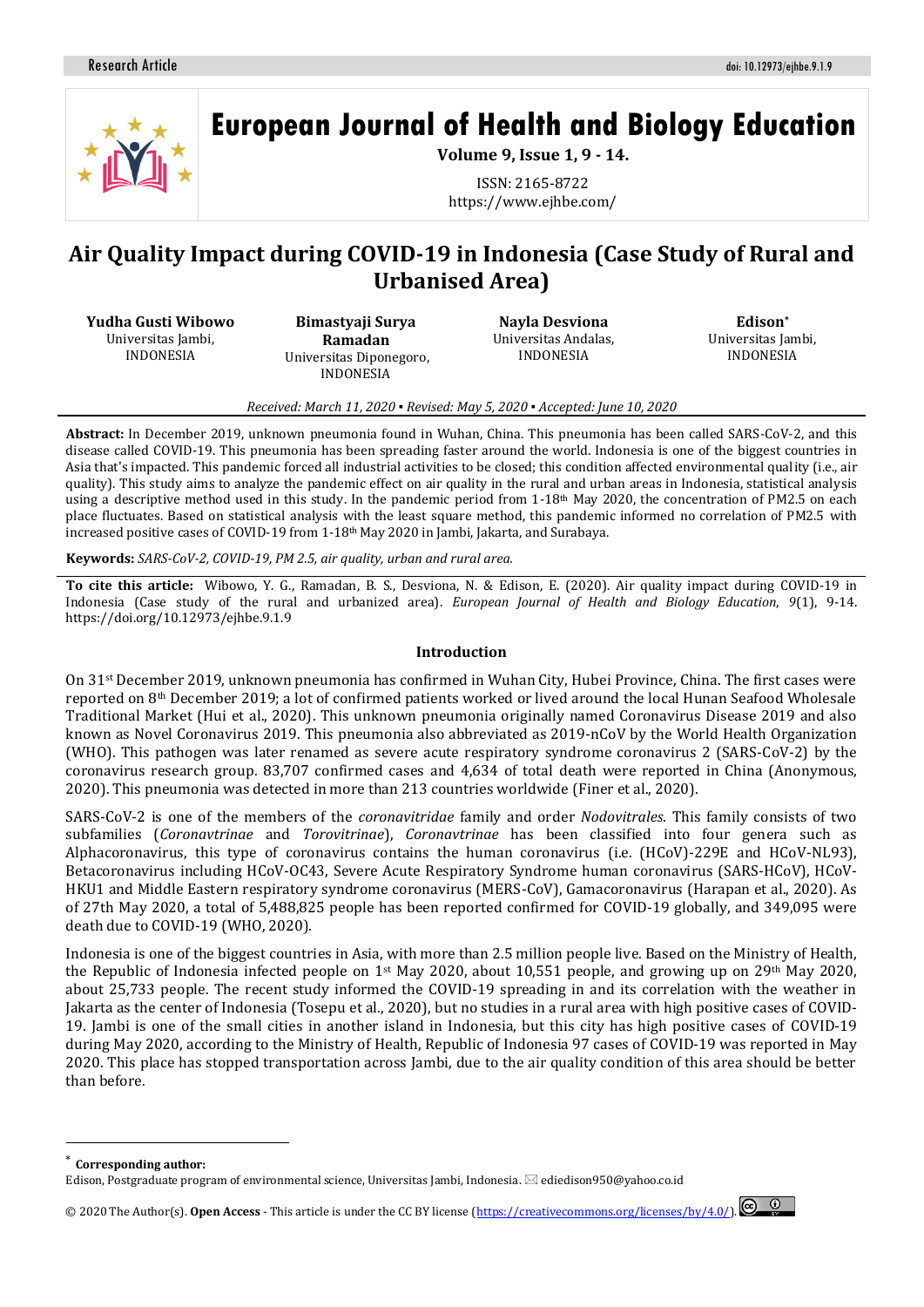In several cases, the COVID-19 pandemic was generated a better environment. In India, emissions of NOx, PM2.5, PM10, ozone, and SO<sup>2</sup> decreased since mid-May during the SARS-CoV-2 outbreak. Contradictory phenomena seen in Jambi, Indonesia, the air quality index of PM2.5 in Jambi increased about 164 (unhealthy) (available at https://www.iqair.com/indonesia/jambi) during social and physical distancing. During a month or so of the SARS-CoV-2 (COVID-19) disease pandemic, some environmental improvements occur naturally. For example, in terms of air quality, several locations worldwide, especially in industrial areas and densely populated areas, experienced significant improvements.

Another example is the concentration of suspended particulate matter (SPM) in Lake Vembanad, the longest freshwater lake in India. It decreased by an average of 15.9% (range:  $-10.3\%$  to 36.4%, with a decrease value of  $\pm$  eight ppm) compared to before the pandemic. PM2.5, PM10, and  $NQ_2$  concentrations in the region show that air quality has also increased dramatically since the first day of social restrictions (Kang, 2020). During the lockdown period and unfavorable events in early November 2019, PM10, PM2.5, CO, NO2, ozone, and SO<sup>2</sup> decreased, and ozone increased by 41%, 52%, and 28%. (Masum & Pal, 2021). However, the reduction of emissions from the transportation sector and industry in large numbers still does not help reduce severe air pollution sustainably in a dense area, especially when meteorological conditions are unfavorable (Wang et al., 2020). The COVID-19 mortality rate did not show a significant relationship with temperature (Sobral et al., 2020; Xie & Zhu, 2020)

This paper described the correlation of increasing cases of COVID-19 during May with air quality impact in Jambi, Surabaya, and Jakarta. The limitation of this study is that pollutants are measured only at PM2.5; further analysis is needed regarding various parameters of air pollution that fell during the COVID-19 pandemic process.

# **Methodology**

This study was collected data from the website of the world air quality index (available at waqi.info) in real-time from 1st May to 18th May 2020 to determine the relative changes of air quality in Jambi, Indonesia. This study described the impact of the COVID-19 outbreak in May 2020 using a quantitative descriptive method. This study aims to analyze the correlation between positive cases of COVID-19 in Jambi, Jakarta, and Surabaya with a concentration of PM2.5 from 1- 18<sup>th</sup> May 2020. Least square statistical analysis used in this study, this analysis aims to find the correlation of increasing PM2.5 concentration with positive cases of COVID-19. This statistical analysis used du to fit the aims of the study to find the correlation between positive cases of COVID-19 and PM2.5 concentration.

# **Findings / Results**

*COVID-19 Cases in Jambi, Jakarta and Surabaya*



*Figure 1. Time series of COVID-19 in Jambi and Jakarta*

This figure showed that the infection of SARS-CoV-2 in urban areas (Jakarta and Surabaya) and rural areas (Jambi) has a different result. The data of COVID-19 Jambi is stable and does not show significantly increased. Besides, the SARS-CoV-2 infection in Jakarta and Surabaya showed significantly increased. This phenomenon caused by Jakarta is an epicenter of Indonesia, and Surabaya is near Jakarta. Due to this fact, the infected people in this area are higher than Jambi. Although these areas (Jakarta and Surabaya) were applied lockdown, the rate of increase of people who are infected continues to increase. Health protocols and locking out and entering areas in Jambi Province were among the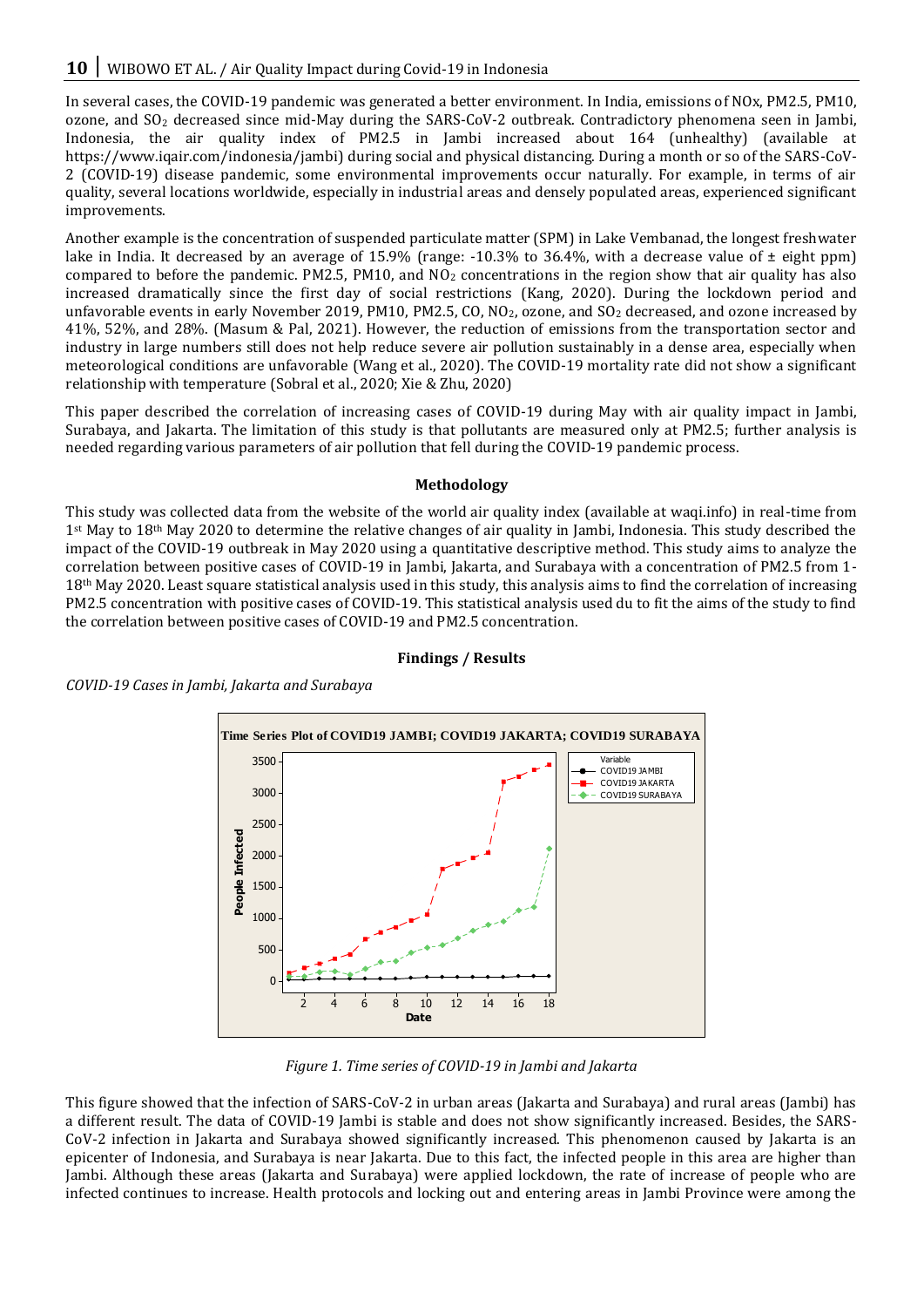factors that caused the development of COVID-19 in this region to be relatively small. Also, lack of access to flights from abroad contributed to the low transmission in this region. The difference is seen in the Jakarta area as a center for international flights, the level of positive cases in the Jakarta area is very high due to the access of international flights that remain open.





*Figure 2. Time series of AQI of Jambi, Jakarta, and Surabaya*

Air quality in three regions of Indonesia (Jambi, Surabaya, and Jakarta) experienced fluctuations during the period 1- 18st May 2020. Based on data obtained from waqi.info PM2.5, quality improvements occurred in the Jakarta area since the first day (May 1, 2020), but after the fourth day, there was an increase in PM2.5 content, this was due to the mobility of vehicles that remained in operation during the pandemic. It is known that the Jakarta area can still be active outdoors but with strict health protocols (must use a mask and keep a distance). The condition of people who are afraid to use public transportation and choose to use private vehicles is one of the causes of the high again PM2.5 concentration, besides that, forest fires, garbage, and wood that occurred in various areas around Jakarta contributed to the increase in PM2.5 concentration.

PM2.5 concentrations in the Surabaya and Jambi regions were recorded to have fluctuated during 18 days of monitoring. The absence of a decrease in PM 2.5 concentration informs that industrial activities and human activities did not decrease significantly during 18 days of monitoring. Based on the data, it can be seen that the highest PM2.5 concentration during the pandemic occurred in Jakarta, then followed by Surabaya and Jambi. The high mobility and population in Jakarta as the center of the nation's capital cause the concentration of PM2.5 in this region to be higher than the other two regions (Jambi and Surabaya).

*Correlation of AQI and Positive cases in Jambi, Jakarta, and Surabaya*

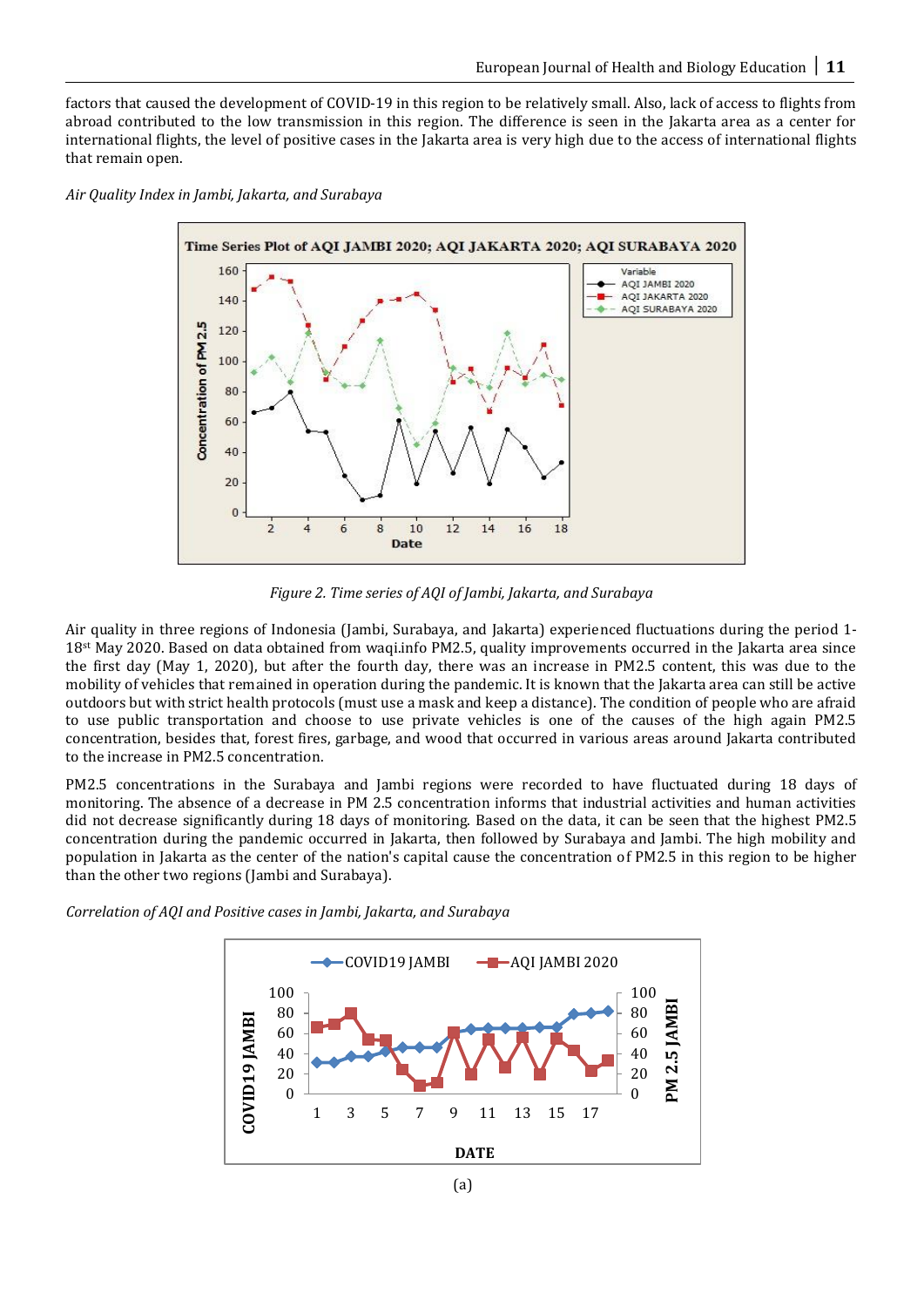

(b)



*Figure 3. Correlation of AQI and Positive case in Jambi (a), Jakarta (b) and Surabaya (c)*

Figure 3 showed that there was no decrease in PM2.5 concentrations, along with an increase in positive cases in Jambi. For the Jakarta and Surabaya regions, there was a decrease in the relative concentration of PM2.5 to the addition of positive cases of COVID-19. This is due to the condition of the people who prefer to quarantine at home during the increasing COVID-19 cases. The absence of a significant increase in COVID-19 cases has also contributed to the absence of a decrease in PM2.5 concentration. This is due to the condition of the people in Jambi who continue to carry out their usual activities.

# *Statistical Analysis*

| Table 1. Estimation of model parameters using the least-squares method |  |  |
|------------------------------------------------------------------------|--|--|
|------------------------------------------------------------------------|--|--|

| <b>Parameters</b>             | Coefficient | <b>Deviation</b><br>standard | t-value | P-value |
|-------------------------------|-------------|------------------------------|---------|---------|
| COVID-19<br>in<br>Jambi       | $-0.4842$   | 0.317                        | $-1.61$ | 0.000   |
| $COVID-19$ 19 in<br>Jakarta   | $-0.2918$   | 0.2282                       | $-1.28$ | 0.000   |
| COVID-19 19<br>in<br>Surabaya | $-0.1400$   | 0.1211                       | $-1.49$ | 0.000   |

The observations made in this study inform that the spread of COVID-19 in the Jakarta and Surabaya regions increased significantly every day in period 1 to 29<sup>th</sup> May 2020. The contrary was found in the Jambi area, where the increase in cases per day was not so significant. Jambi is one of Indonesia's regions far from the capital city of Jakarta as the COVID-19 epicenter. The city of Surabaya is an area that is close to Jakarta, causing the spread to this region to be very significant. Although COVID-19 caused many deaths quickly, improvements in environmental quality have been reported during the pandemic. This study's results inform that AQI for the Jakarta, Surabaya, and Jambi areas has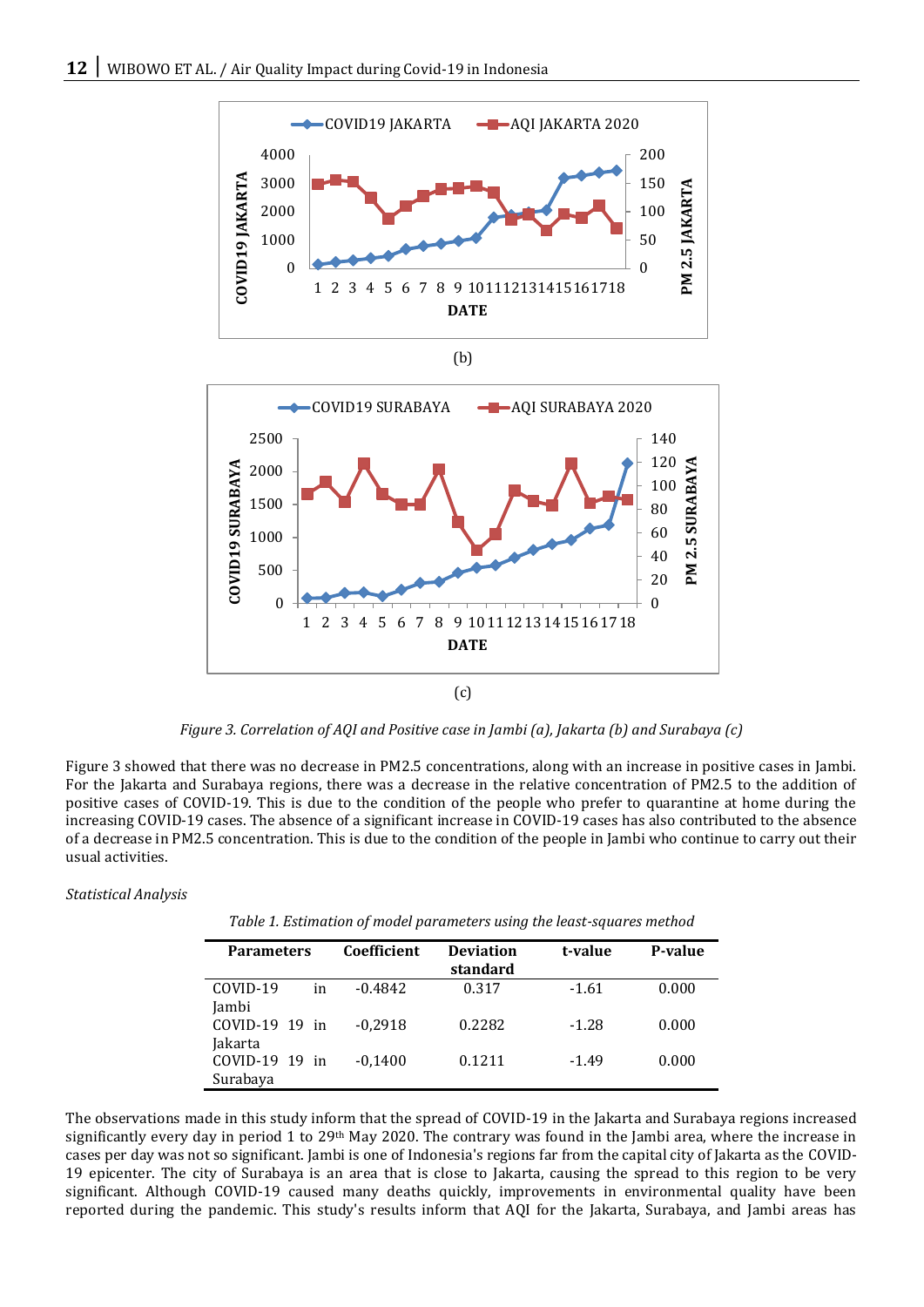decreased PM 2.5 due to the non-operation of industrial and transportation activities. This study also tried to inform the correlation between the spread of COVID-19 and AQI in each region. The results of the study inform us that there is a decrease in the number of PM2.5 in the regions of Jakarta and Surabaya. However, the different reality is found in Jambi, PM2.5 concentrations in the Jambi region are still volatile; this is due to the still-operating vehicles and industries in the Jambi region. A decrease in pollutant concentrations, such as PM2.5, is also reported in various countries. The results of the statistical analysis show that the results of the F test value are 2.58. Based on table 1 above, it can be seen that the estimated value of t for each parameter has been significant with a value of p <0.05. In this case, it can be shown that COVID-19 has a negative and significant effect on air quality. Subsequent analysis showed that the movement of COVID-19 greatly affected air quality. By looking at the analysis results obtained, the adjusted R results in this analysis are 85%. This result shows that 85% of air quality can be explained by the independent variable, COVID-19, while the remaining 15% is explained by other factors not examined in this study.

#### **Discussion**

Lockdowns in Spain due to the SARS-CoV-2 virus have been carried out since 14th May 2020, where all public transportation, restaurants, shops, administrative centers, and other economic activities are closed to reduce social contact. As a consequence, the level of urban air pollution is reduced very dramatically. Some parameters of urban air pollution such as PM10, BC, NO2, and SO2, experienced a significant decrease of 27.8%, 45.4%, 47.0%, and 19.4%. Meanwhile, on the road conditions, the SO2 parameter increased 1.8% from the previous condition, and PM10 NO<sub>2</sub> decreased respectively 31.0% and 51.4%. From these results, it can be seen that the most significant change in pollution levels is seen in  $NO<sub>2</sub>$  and PM10 concentrations due to the cessation of activities involving the combustion process. The low  $SO_2$  level decrease may be due to the low initial  $SO_2$  level in Barcelona City, and the observed value is at the limit detection of the  $SO_2$  measurement instrument. Impressive results can also be seen at the  $O_3$  level. Traffic and urban areas experienced an increase of O<sup>3</sup> during a lockdown of 28.5% and 57.7%. A recent study also reported a decrease in PM during the pandemic in Barcelona, Spain, by 27.8% compared to the reasonable (before pandemic) period (Tobias, 2020). The condition can occur due to several causes, namely decreasing NOx in the form of VOCs, decreasing NO concentrations in ambient air so that  $O_3$  used in the NO<sub>2</sub> formation reaction is very small, and increased insulation and temperature February to April. The regional lockdown policy was able to reduce air emissions and improve air quality in a short time. However, research related to the long-term effects of lockdown on air quality needs to be done to ensure changes in air quality in an area due to a massive policy carried out during this pandemic (Tobias, 2020).

Restrictions on activities throughout China impact NO<sub>2</sub> reduction of 30% and CO<sub>2</sub> reduction by 25%. This figure is very significant compared to other countries, which only reached a 6% decline. Then what is the other real impact? Previously it should be understood that in 2016 China had lost 1.6 million people due to air pollution. WHO has also revealed that as many as 4.6 million people worldwide die each year from poor air quality. Lung disease, asthma, bronchitis, or other respiratory allergies are contributors to many deaths. The air level has also decreased, and clean air is increasing, and then slowly, the environment is recovering. If correlated with the calculation approach, the possibility can be predicted as much as 6%, or the equivalent of 100,000 Chinese residents will be saved from the adverse effects of air pollution that had previously occurred. Although this scheme of reducing mortality to pollution reduction has not yet been fully agreed upon, the activity limitation policy can be a reliable measure in determining future environmental control policies (Dutheil et al., 2020).

In China, social distancing regulations have reduced activity in power generation, industry, and vehicle traffic. These conditions caused a decrease in NO<sub>2</sub> of 22.8  $\mu$ g/m<sup>3</sup> in Wuhan and 12.9  $\mu$ g/m<sup>3</sup> in China. This event also resulted in a PM2.5 reduction of 1.4 μg/m<sup>3</sup> and 18.9 μg/m<sup>3</sup> in a row or equivalent to a 20-30% decrease compared to pollution in 2017-2019 (Zambrano-Monserrate et al., 2020). Efforts to reduce the rate of infection can reduce 30% of environmental pollution. The determination of pollution reduction is based on the presence of NO<sub>2</sub> pollutants in the air because NO<sup>2</sup> is reactive and is commonly found in motor vehicle emissions. Lockdown causes a decrease in sectoral mobility of 90% of regular activity. These sectors include transportation, shopping, recreation, offices, and parks or green open space. However, there was also an increase in the Mobility Index of 15-20% in the residential sector. Although this condition harms the economy, especially the decline in energy and oil demand, the good news is that the environment can do it independently.

#### **Conclusion**

The COVID-19 pandemic that occurred in Indonesia has caused significant deaths in a short time. Various prevention efforts have been made, including lockdown. This effort has led to improved environmental recovery (precisely air quality). PM2.5 concentrations decreased significantly during the pandemic process in the Jakarta and Surabaya regions as the epicenter of the COVID-19 spread. However, PM2.5 concentrations are still fluctuating in the city of Jambi. This condition is due to the great distance from the COVID-19 deployment center, and the Jambi region is not lockdown so that industry and transportation continue to operate. Even though there is a correlation between the COVID-19 pandemic and air quality, case studies in the Jakarta, Surabaya, and Jambi regions inform that there is no